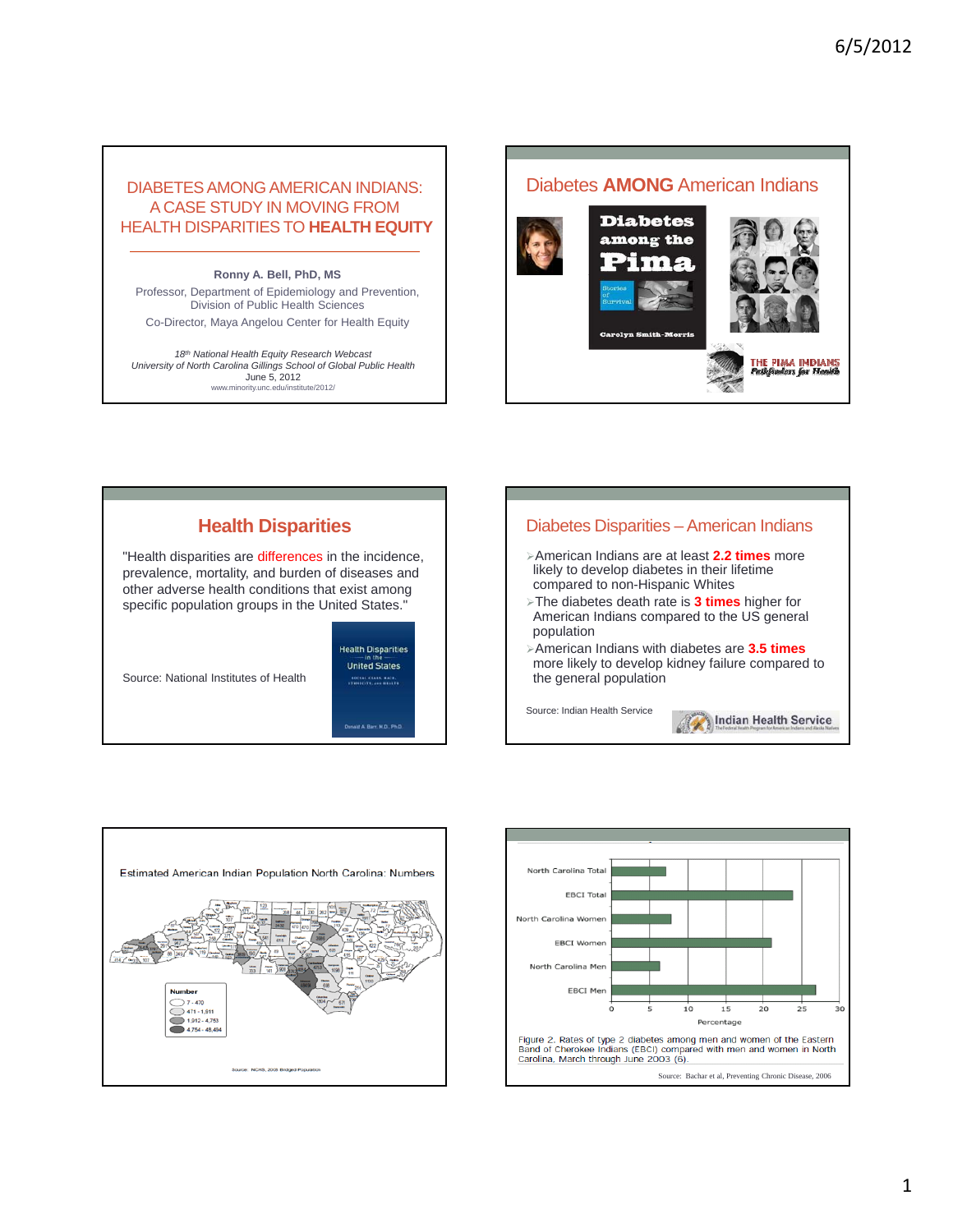







- ¾Inappropriately applied local, state and federal policies
- ¾Racism
- ¾Hopelessness/Fatalism
- ¾Historical Trauma



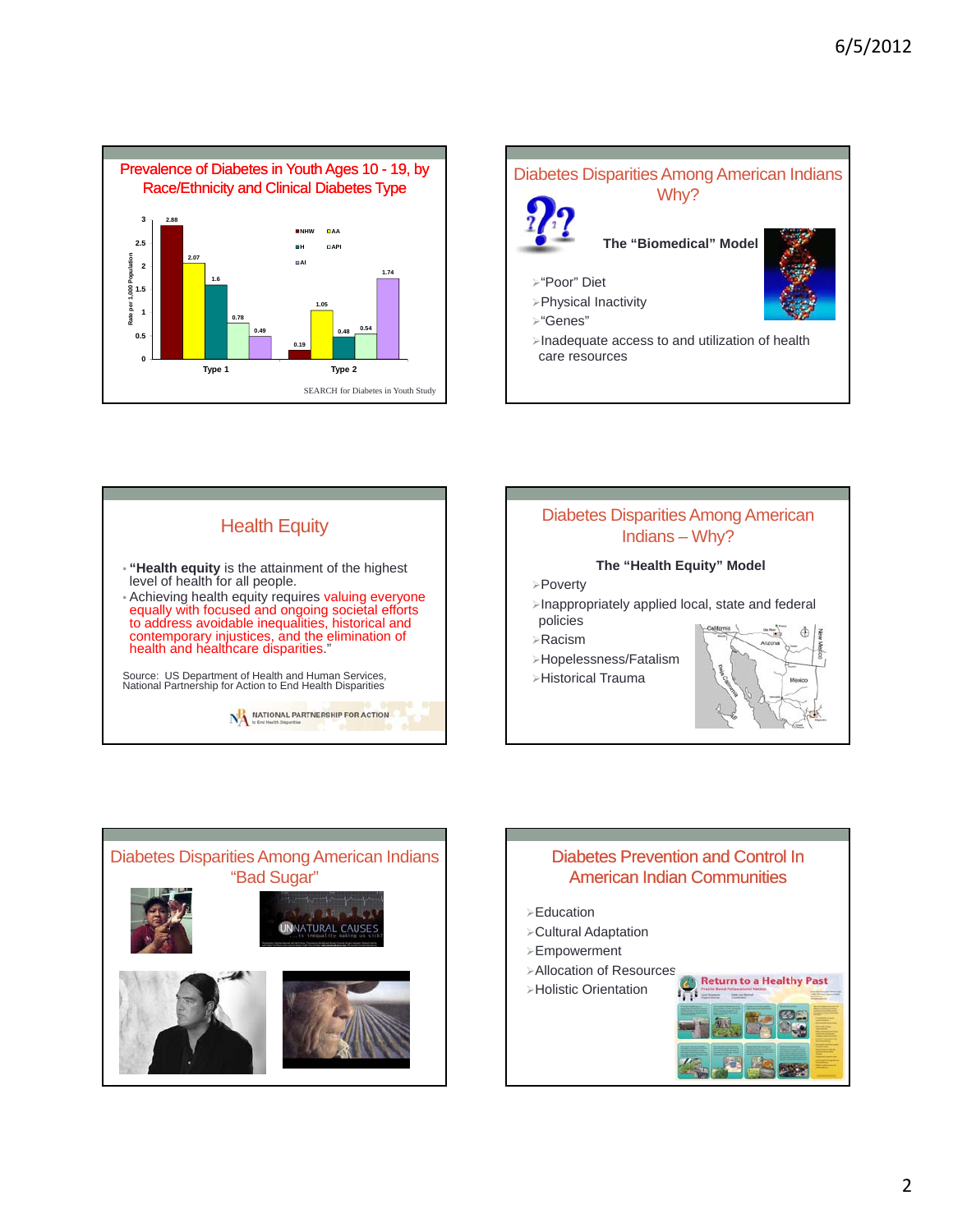